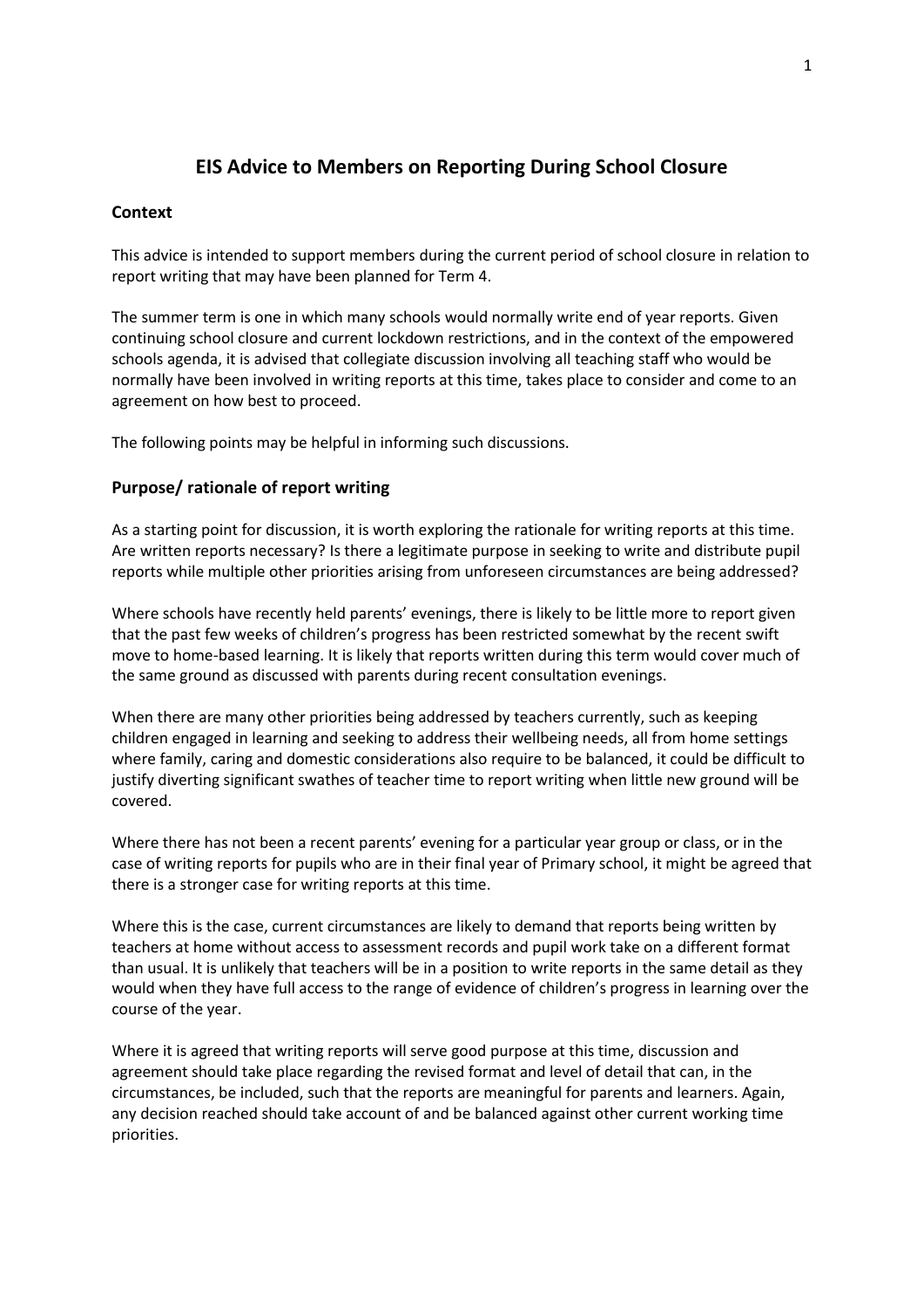### **Practical Considerations: access to assessment evidence**

Collegiate discussion should focus on practical as well as educational matters. End of year reports are mostly written in school and always with teachers having access to the full range of classroom evidence that's required to write pupil reports in the level of detail previously agreed- evidence such as pupil jotters and work folders, class displays, assessment records and so on, covering the whole school session.

Few if any teachers will have access to the full range of such evidence at present, therefore it will not be possible in most cases for reports to be written in the usual way this term.

With this in mind, it might be agreed that a significantly abridged version of the usual report could be written providing an holistic view, as far as teachers are able to provide it, of the child's progress since the last reporting phase.

Abbreviated reports might take the form of brief interim reports or tracking reports, and would not seek to cover all of the elements of the usual full report.

# **Practical Considerations: managing collaboration among jobs-share and part-time teachers**

Where classes and associated reporting responsibilities are shared between/among teachers, there could be significant challenges at the moment in the context of lockdown and home-working in enabling the requisite professional collaboration on report-writing.

The majority of teachers employed on a part-time or job share basis are women; in most cases, women opt for part-time and job share arrangements in order to balance work with childcare and other caring roles. In the current context, many women teachers are likely to be facing even greater challenge in managing these multi-priorities.

Where it is agreed that reports are to be written for pupils during Term 4, consideration should be given to how collaboration will be facilitated, as required.

#### **Practical considerations: access to technology**

In addition to time, such collaboration in the current circumstances, demands availability and reliability of the requisite technology, internet access and software. Not all teachers have this.

This is an issue which will affect many teachers so is likely to be a relatively common barrier and one which would need to be overcome by the school/local authority to enable the completion of electronic reports by their teaching staff.

#### **Practical Considerations: distribution of reports**

Should there be agreement that reports are to be written, consideration should also be given to how they will be distributed to parents given current social distancing and lockdown measures, and in light of the risk of infection being carried by paper.

The logistics of collation of reports is also an issue for Secondary contexts to resolve. Reports are usually written by each subject teacher that a child has and collated by office staff before being sent home in booklet format with young people for their parents. Clearly, this cannot be done with